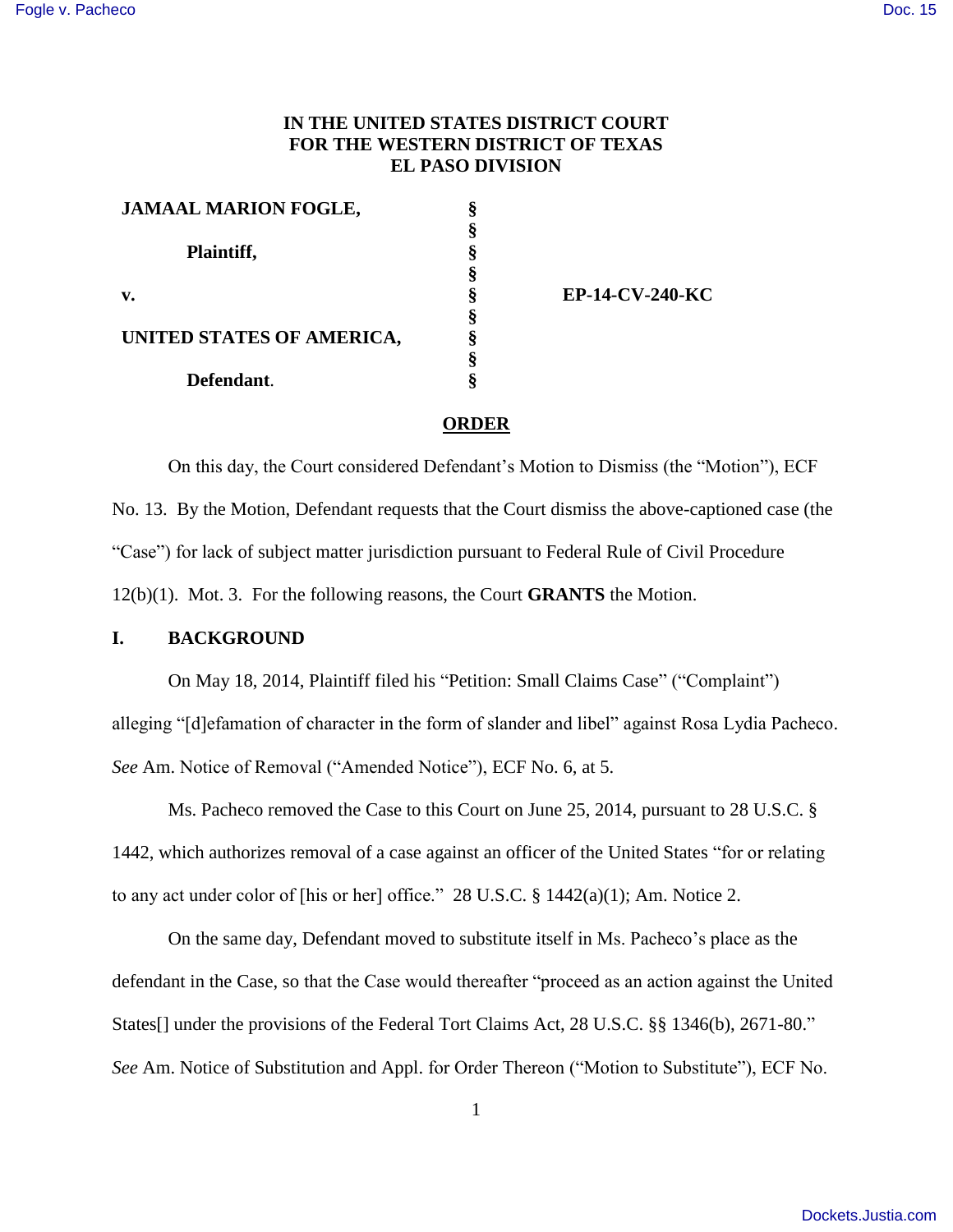9, at 1. Plaintiff did not respond to the Motion to Substitute, and the Court granted that motion on July 17, 2014. *See* Order, ECF No. 12.

Defendant filed the Motion on August 21, 2014. *See* Mot. Plaintiff did not respond to the Motion.

### **II. DISCUSSION**

#### **A. Standard**

Federal courts are courts of limited jurisdiction. *Exxon Mobile Corp. v. Allapattah Servs., Inc.*, 545 U.S. 546, 552 (2005). Without jurisdiction conferred by statute or the Constitution, federal courts lack the power to adjudicate claims. *Id.* A party may challenge a district court's subject matter jurisdiction by filing a motion to dismiss pursuant to Federal Rule of Civil Procedure 12(b)(1). Fed. R. Civ. P. 12(b)(1).

A federal court must consider a motion to dismiss pursuant to Rule  $12(b)(1)$  before any other challenge because a court must have subject matter jurisdiction before determining the validity of a claim. *Moran v. Kingdom of Saudi Arabia*, 27 F.3d 169, 172 (5th Cir. 1994). "The burden of proof for a Rule 12(b)(1) motion to dismiss is on the party asserting jurisdiction." *Ramming v. United States*, 281 F.3d 158, 161 (5th Cir. 2001). Where a defendant files a "factual attack" on the court's jurisdiction, supported by evidentiary materials, a plaintiff "is also required to submit facts through some evidentiary method and has the burden of proving by a preponderance of the evidence that the trial court does have subject matter jurisdiction." *Paterson v. Weinberger*, 644 F.2d 521, 523 (5th Cir. 1981).

#### **B. Analysis**

By the Motion, Defendant argues that the Court lacks subject matter jurisdiction on two grounds. First, Defendant argues that Plaintiff failed to exhaust his administrative remedies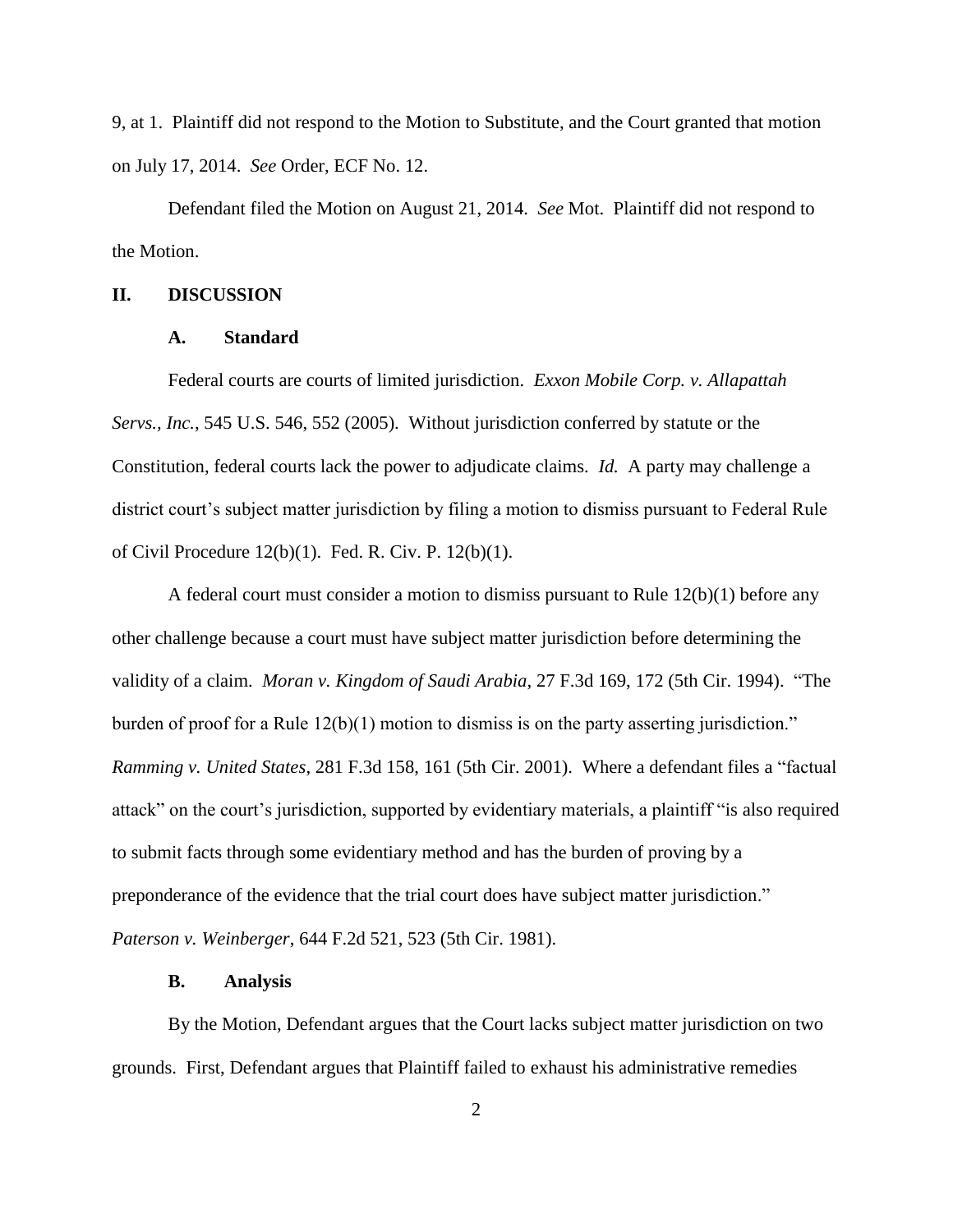before filing suit as required by the Federal Tort Claims Act ("FTCA"). Mot. 5-6. Further,

Defendant argues that the FTCA does not waive the United States' sovereign immunity from

suits arising out of libel or slander. *Id.* at 6-7. Plaintiff has not responded to Defendant's

arguments. The Court addresses each in turn.

## **1. Whether Plaintiff has exhausted his administrative remedies**

Defendant first argues that the Court lacks subject matter jurisdiction because Plaintiff

has failed to exhaust his administrative remedies.<sup>1</sup> Mot. 5-6. "The requirement of exhaustion of

administrative review is a jurisdictional requisite to the filing of an action under the FTCA." *See* 

*Gregory v. Mitchell*, 634 F.2d 199, 203-04 (5th Cir. 1981). Under the express provisions of the

FTCA, a plaintiff may not sue the United States

for money damages for injury or loss of property or personal injury or death caused by the negligent or wrongful act or omission of any employee of the Government while acting within the scope of his [or her] office or employment, unless the claimant shall have first presented the claim to the appropriate Federal agency and his [or her] claim shall have been finally denied by the agency in writing and sent by certified or registered mail.

28 U.S.C. § 2675(a).

l

If a plaintiff fails to exhaust his or her remedies by obtaining a final agency denial as required by

28 U.S.C. § 2675(a), the federal district courts lack subject matter jurisdiction over the claim.

*See Price v. United States*, 69 F.3d 46, 54 (5th Cir. 1995).

Defendant has presented evidence that Plaintiff did not file any administrative complaint

with the relevant federal authority prior to instituting this action. *See* Decl. of Connie E.

McConahy, Mot. Ex. A, ECF No. 7-2. Accordingly, Plaintiff has the burden to submit facts

<sup>&</sup>lt;sup>1</sup> Defendant cites to 28 U.S.C. § 2401(b) to support its contention that Plaintiff must exhaust his administrative remedies before bringing an action against the United States government. Mot. 5. Though Defendant is correct that the FTCA requires exhaustion of administrative remedies, the Court notes that this requirement is found in 28 U.S.C. § 2675. As the Court does not understand Defendant's motion to assert that Plaintiff's claim is beyond §  $2401(b)$ 's statute of limitations, and the action must be dismissed on other grounds, the Court does not address  $\S$  $2401(b)$ .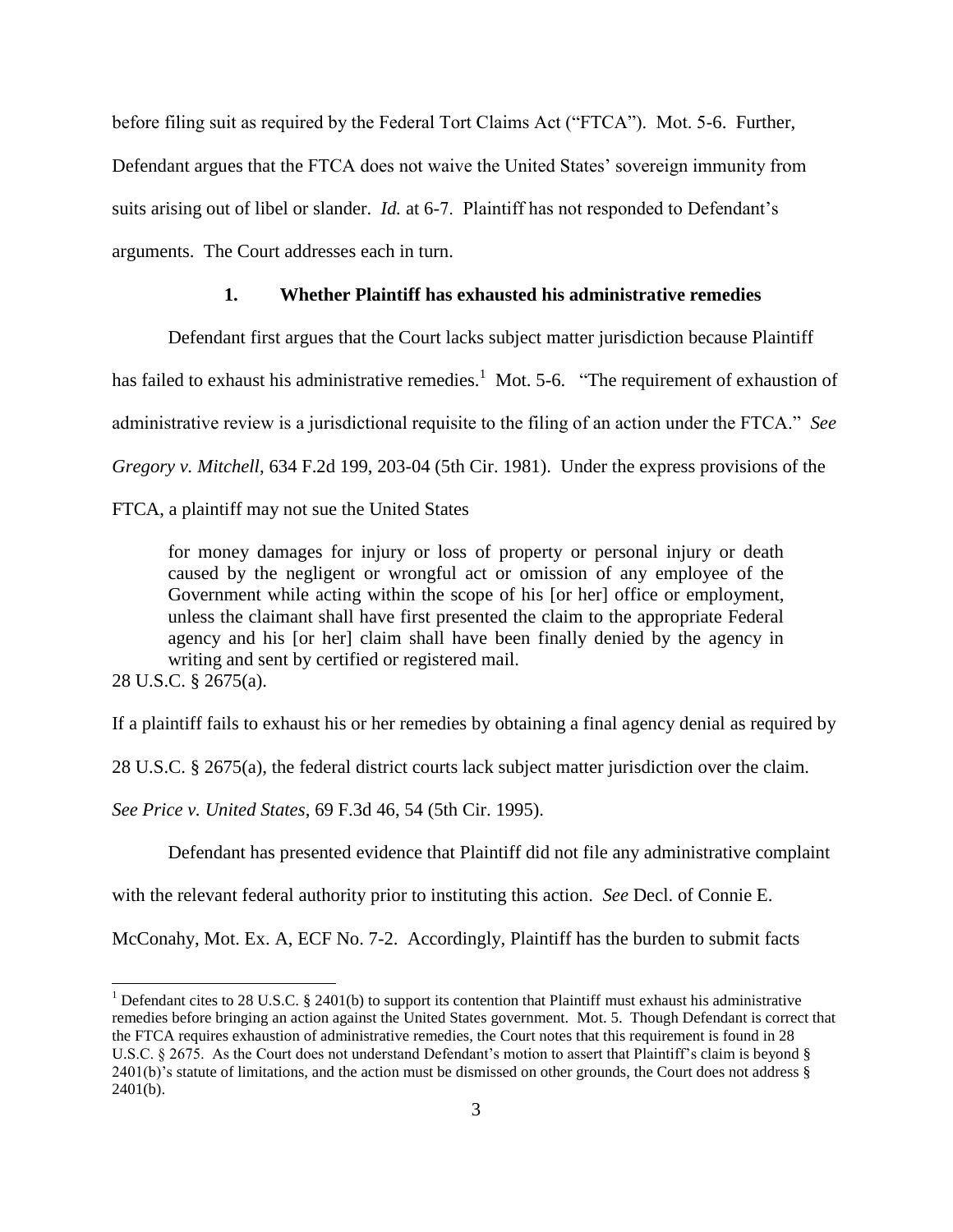proving by a preponderance of the evidence that the Court does have subject matter jurisdiction. *Paterson*, 644 F.2d at 523. When reviewing a factual attack, there is no presumption of truthfulness to Plaintiff's allegations, and the Court "is free to weigh the evidence and satisfy itself as to the existence of its power to hear the case." *Evans v. Tubbe*, 657 F.2d 661, 663 (5th Cir. 1981).

Plaintiff's Complaint provides no indication that Plaintiff has filed any form of administrative complaint. *See* Mot. 4-7. Nor has Plaintiff presented any other evidence indicating that he has otherwise exhausted his administrative remedies. Defendant's evidence that Plaintiff has not exhausted his administrative remedies, therefore, is undisputed. The Court accordingly finds that the weight of the evidence indicates that Plaintiff never filed the required administrative complaint. Consequently, the Court lacks subject matter jurisdiction over the Case. *See* 28 U.S.C. § 2675(a); *Nwangoro v. Dep't of Army*, 952 F. Supp. 394, 397 (N.D. Tex. 1996).

## **2. Whether the FTCA waives the United States' sovereign immunity for suits arising out of libel or slander**

Defendant further argues that the Court lacks jurisdiction because the FTCA does not waive the United States' sovereign immunity for suits arising out of libel or slander. Mot. 6.

"As the sovereign, the United States is immune from suit unless, and only to the extent that, it has consented to be sued." *Truman v. United States*, 26 F.3d 592, 594 (5th Cir. 1994) (citation omitted). Through the FTCA, the United States has consented to a limited waiver of its sovereign immunity under some circumstances. 28 U.S.C. § 2674; *Truman*, 26 F.3d at 594. Nonetheless, the FTCA expressly exempts from its waiver of sovereign immunity "[a]ny claim arising out of assault, battery, false imprisonment, false arrest, malicious prosecution, abuse of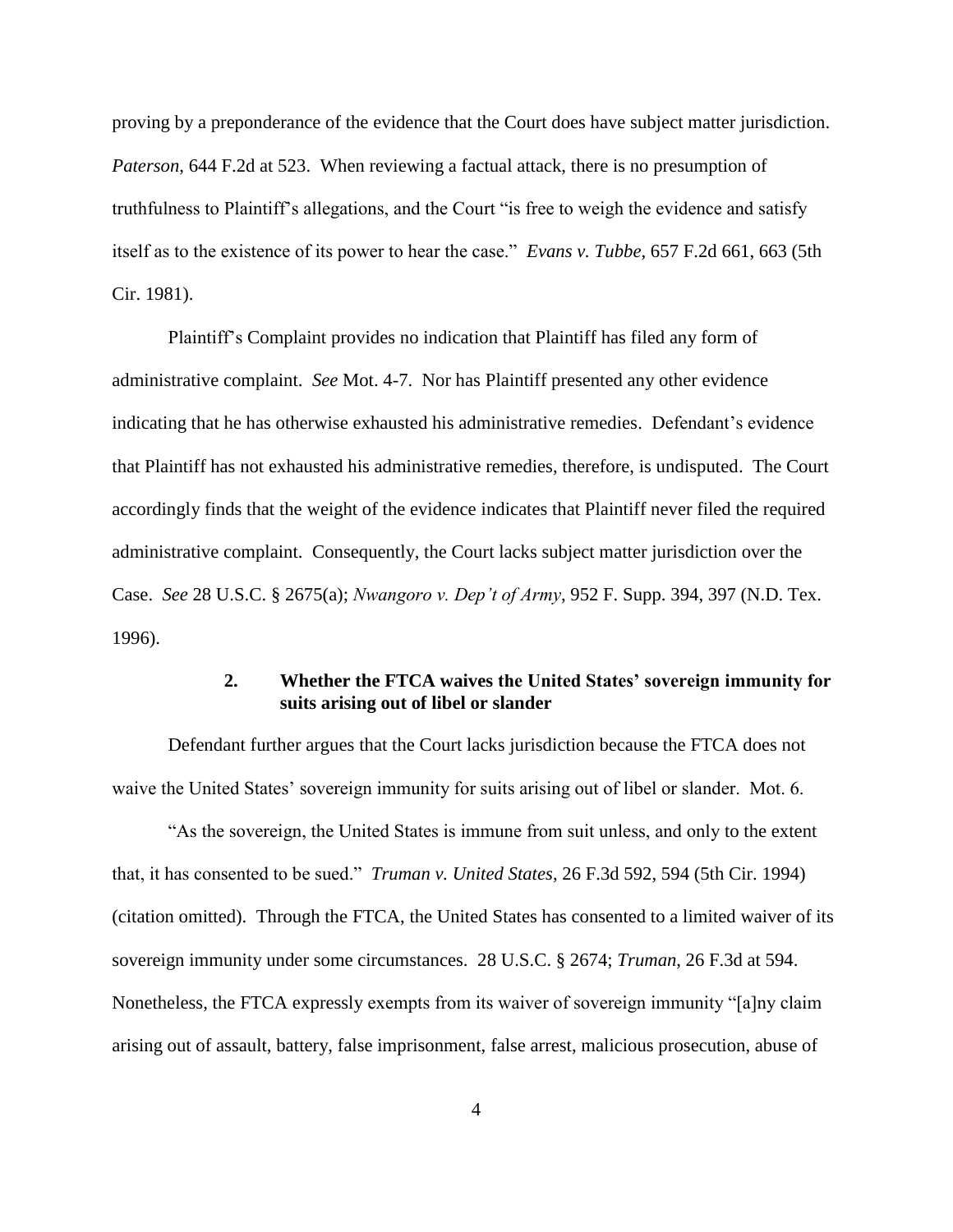process, libel, slander, misrepresentation, deceit, or interference with contract rights." 28 U.S.C. § 2680(h); *Truman*, 26 F.3d at 594-95. "If the conduct upon which a claim is based constitutes a claim 'arising out of' any one of the torts listed in section 2680(h), then the federal courts have no jurisdiction to hear that claim." *Truman*, 26 F.3d at 594 (citing *United States v. Neustadt*, 366 U.S. 696 (1961)).

According to Plaintiff's Complaint, "[t]he basis for the claim which entitles the plaintiff to seek relief against the defendant is . . . [d]efamation of character in the form of slander and libel." Am. Notice 5. As stated above, claims under both libel and slander are expressly exempted from the FTCA's waiver of sovereign immunity. 28 U.S.C. § 2680(h); *Williams v. United States*, 71 F.3d 502, 507 (5th Cir. 1995). Furthermore, Plaintiff has not presented, and the Court has not found, any other grounds by which the United States has waived its sovereign immunity in relation to Plaintiff's claims. Accordingly, the Court lacks jurisdiction to hear the Case. *See Williams*, 71 F.3d at 507; *Truman*, 26 F.3d at 594.

### **III. CONCLUSION**

"The burden of proof for a Rule  $12(b)(1)$  motion to dismiss is on the party asserting jurisdiction." *Ramming*, 281 F.3d at 161. The Court finds that Plaintiff has failed to carry his burden to establish that the Court has subject matter jurisdiction to hear Plaintiff's claims against the United States. Consequently, the Court lacks subject matter jurisdiction and must dismiss the Case. *See* Fed. R. Civ. P. 12(h)(3).

It is therefore **ORDERED** that Defendant's Motion to Dismiss, ECF No. 13, is **GRANTED**. The Court hereby **DISMISSES** the Case.

The Clerk shall close the Case.